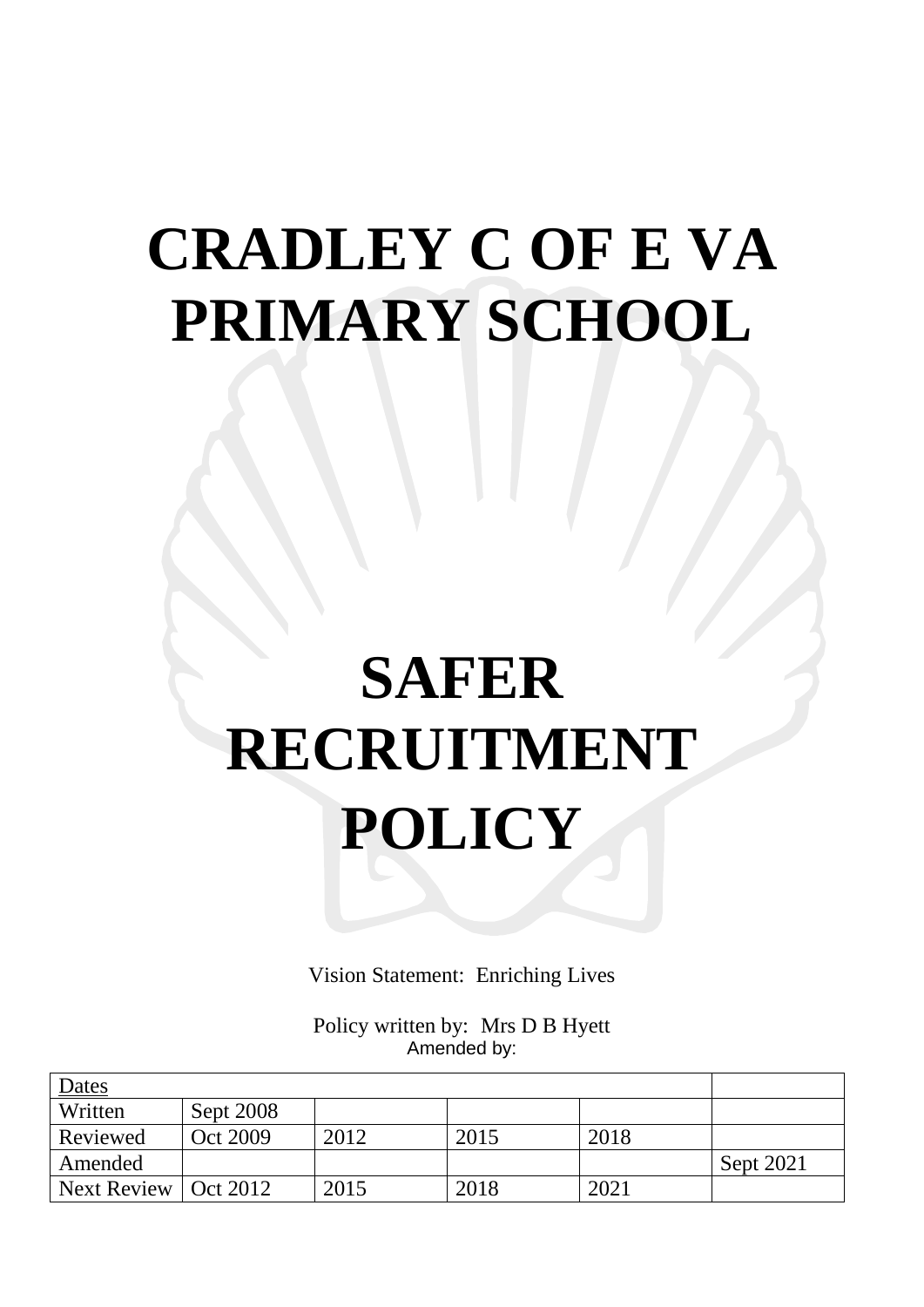# **CRADLEY C of E VA PRIMARY SCHOOL**

# **SAFER RECRUITMENT POLICY**

#### **Introduction**

The purpose of this policy is to set out the minimum requirements of a recruitment process that aims to:

- attract the best possible applicants to vacancies;
- deter prospective applicants who are unsuitable for work with children or young people;
- identify and reject applicants who are unsuitable for work with children and young people.

#### **Statutory Requirements**

There are some statutory requirements for the appointment of some staff in schools – notably Headteachers and Deputy Headteachers. These requirements change from time-to-time and must be met.

#### **Identification Of Recruiters**

At least one member of staff suitably trained in safer recruitment procedures will be on the interview panel. There will be at least two people involved in interviewing and these same people will be involved in the shortlisting stage.

# **Inviting Applications**

Advertisements for posts – whether in newspapers, journals or on-line – will include the following statement:

"The school is committed to safeguarding children and young people. All postholders are subject to a satisfactory enhanced DBS certificate and barred list check being obtained.

The amendments to the Exceptions Order 1975 (2013 & 2020) provide that certain spent convictions and cautions are 'protected' and are not subject to disclosure to employers and cannot be taken into account.Guidance and criteria on the filtering of these cautions and convictions can be found on the Ministry of Justice website.

Prospective applicants will be supplied, as a minimum, with the following:

- job description and person specification;
- the school's safeguarding children policy;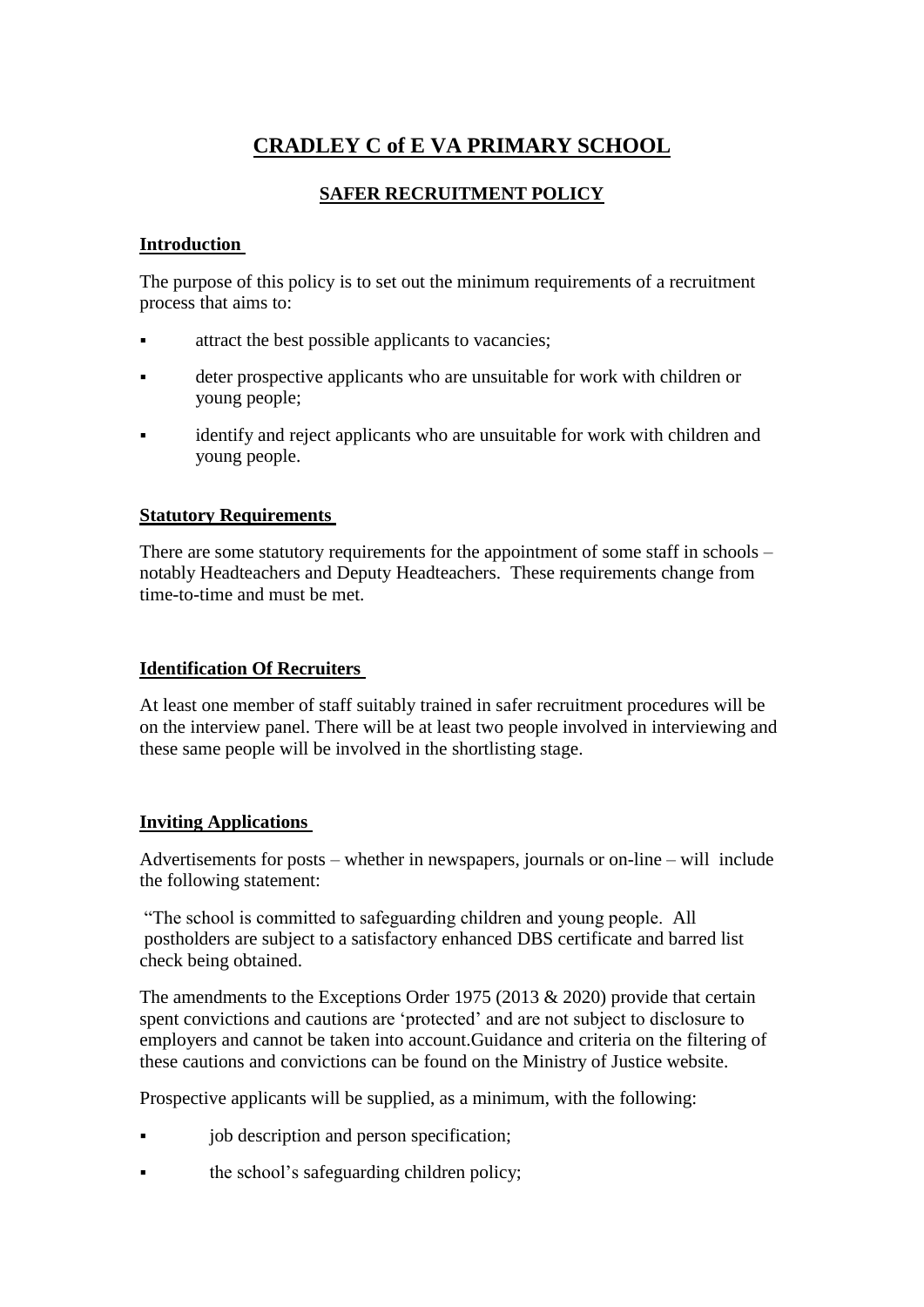- the school's recruitment policy (this document);
- the selection procedure for the post;
- an application form.

All prospective applicants must complete, in full, an application form.

Applicants will be provided with information about the filtering of criminal offences and advised of the need to complete a self-disclosure if they are invited to interview.

### **Short-Listing And References**

Short-listing of candidates will be against the person specification for the post.

Short listed candidates will be required to complete a criminal record self-disclosure formReferences will sought to be obtained before interview wherever possible , with specific enquiries about the applicants background in relation to safeguarding and ensure references are given proper weight in the selection process.

References will be sought directly from the referee. References or testimonials provided by the candidate will never be accepted.

Where necessary, referees will be contacted by telephone or e-mail in order to verify the information provided and to clarify any apparent anomalies or discrepancies.A detailed written note will be kept of such exchanges. Electronic references must always originate from a legitimate source.

Where necessary, previous employers who have not been named as referees will be contacted in order to clarify any apparent anomalies or discrepancies. A detailed written note will be kept of such exchanges.

If an applicant has worked with children previously, whether on a paid or voluntary basis, atleast one reference should be obtained from the person or organisation that employed the applicant in work with children

Referees will always be asked specific questions about:

- the candidate's suitability for working with children and young people;
- whether the person has been the subject of allegations about their behaviour towards children. If so there should be a request for a comprehensive summary of any allegations made, details of how the allegation was followed up and resolved and a note of any action taken and decisions reached. the candidate's suitability for this post.

Relevant information can then be taken into account and, if necessary, issues explored further before or at the interview stage.

School employees are entitled to see and receive, if requested, copies of their employment references.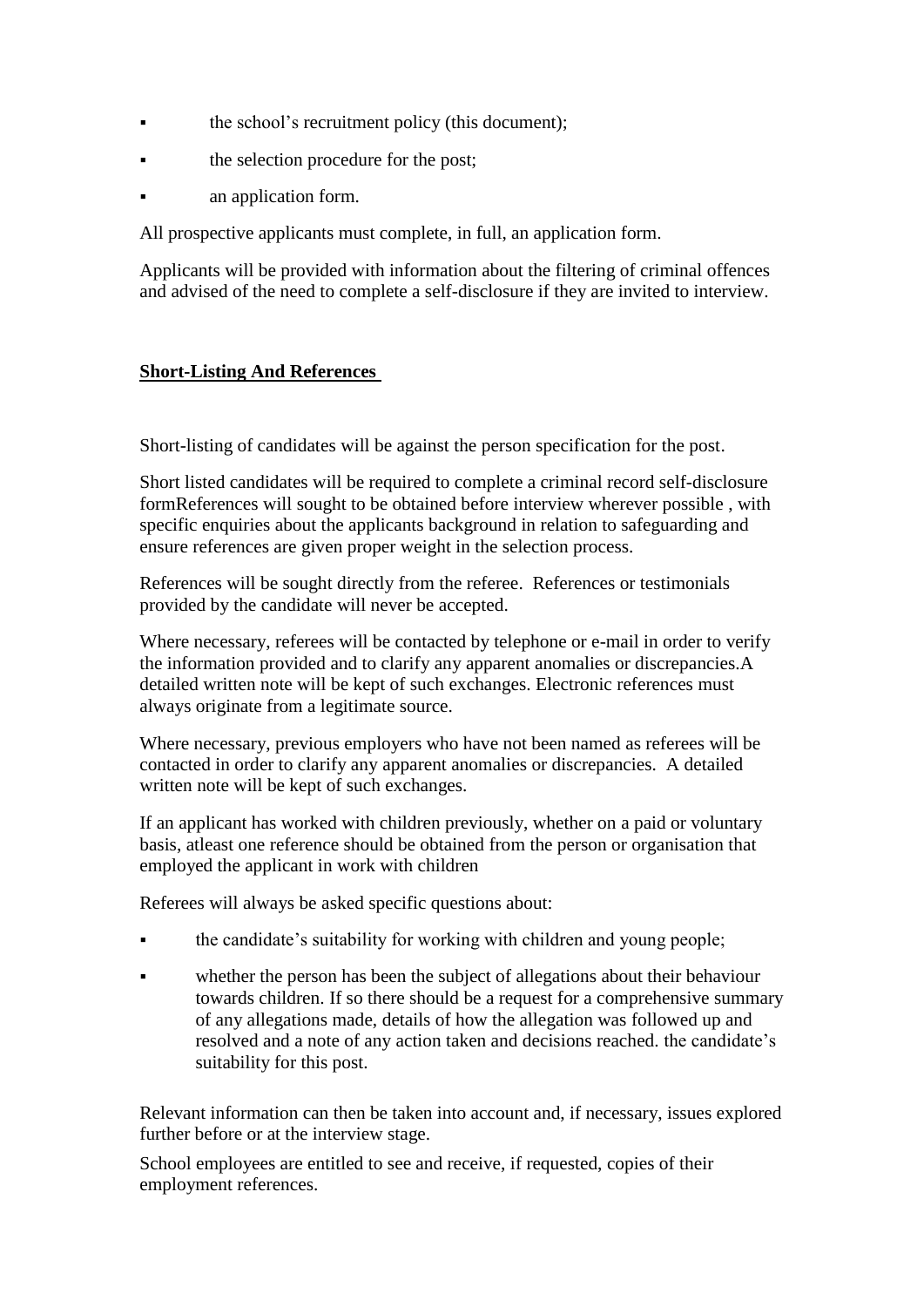#### **The Selection Process**

Selection techniques will be determined by the nature and duties of the vacant post, but all vacancies will require an interview of short-listed candidates.

Interviews will always be face-to-face. Telephone interviews may be used at the short-listing stage but will not be a substitute for a face-to-face interview (which may take place on-line).

Other selection tools may include

- Role plays
- **Presentations**
- Group exercises
- Written exercises
- Aptitude/ability tests
- Lesson observations

Candidates will always be required:

- to explain satisfactorily any gaps in employment;
- to explain satisfactorily any apparent anomalies or discrepancies in the information available to recruiters;

to demonstrate their capacity to safeguard and protect the welfare of children and young people.

# **Employment Checks**

All successful applicants are required:

- to provide proof of identity (ideally a birth certificate whenever possible in order to identify whether a person has changed their name)
- to complete an enhancedDBS disclosure application and receive satisfactory clearance
- to provide original certificates of relevant qualifications
- to provide proof of eligibility to live and work in the UK

School will ensure that:

- A DBS certificate is obtained and details logged on the Single Central Record.
- A Barred list check is completed to ensure the candidate is not barred from taking up the post